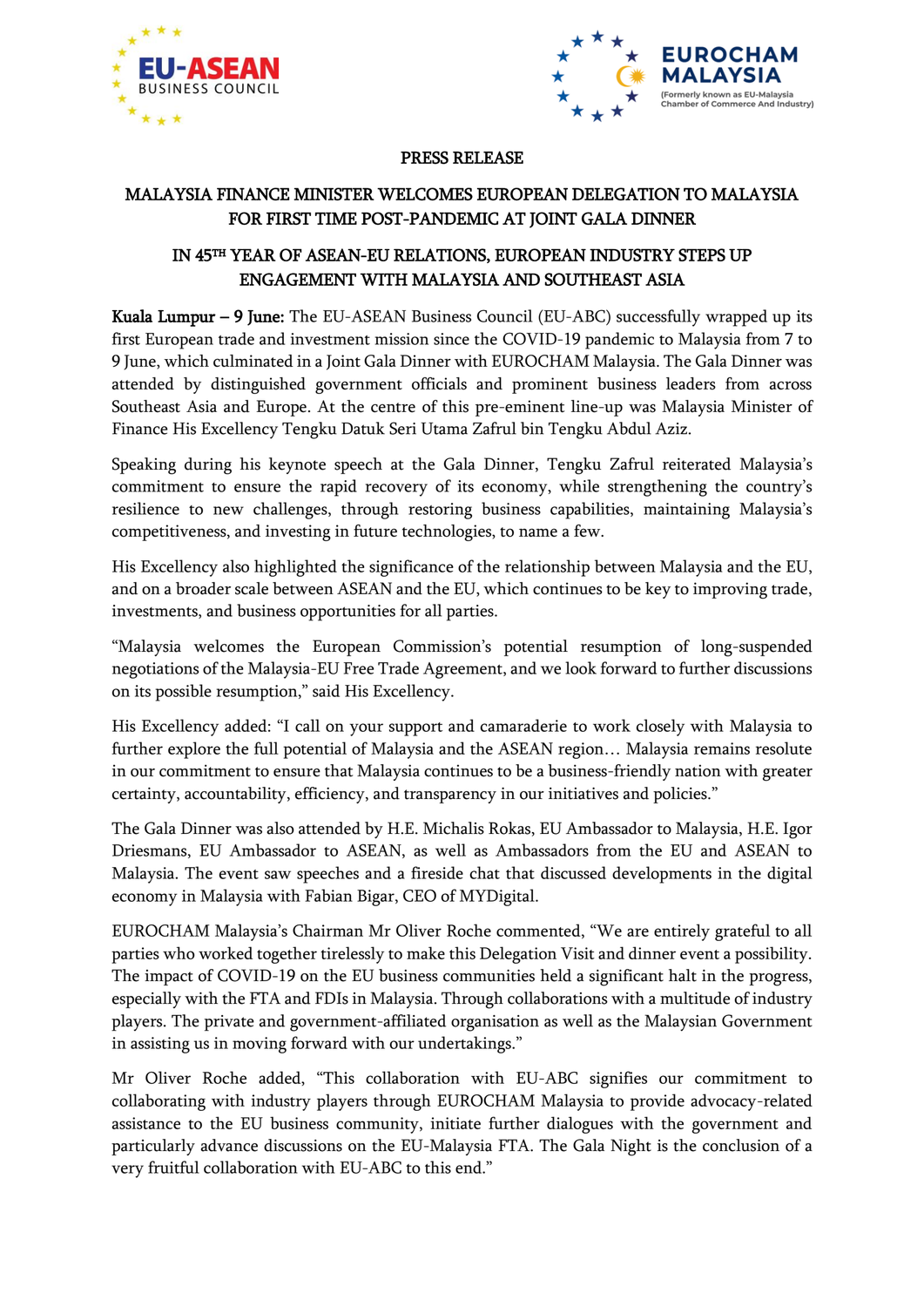



The Gala Dinner also marked a new era of leadership for the EU-ASEAN Business Council. After six years helming the Council as Chairman, Donald Kanak has passed the baton on to Vice-Chairman Martin Hayes to lead the EU-ABC. Mr Kanak, who is also Chairman, Prudential Insurance Growth Markets and Chairman of Prudence Foundation, oversaw the expansion of the EU-ABC and was instrumental in raising the profile of the Council by leading the charge at key meetings across ASEAN. In particular, the EU-ABC has since established itself as a driving force for sustainable finance in Southeast Asia – a legacy Mr Kanak has left behind.

In his maiden speech as Chairman-Elect of the EU-ABC, Mr Hayes conveyed his ambition to lead the Council in its work across all streams, from trade facilitation and market access matters to sustainability and sustainable development, as well as on digital economy, health and life sciences, FMCG, and mobility.

"We will also continue our work on the ASEAN Economic Integration to increase trade, investment, and the ease of doing business, and raise our region's profile as a united economic powerhouse. Let us strive towards greater heights and together, we shall contribute towards strengthening the ASEAN-EU relationship – not only for the benefit of European companies, but also for a sustainable and competitive ASEAN landscape for global business," Mr Hayes added.

Mr Hayes, who has spent more than a decade as President of Bosch in Southeast Asia and is a founding member of the Council, has deep knowledge of the challenges experienced by European businesses operating in the ASEAN region, especially in today's volatile environment.

"Thanks to the contributions of our Members and an outstanding team, over the past six years the EU-ABC has become a strong advocate for a prosperous, inclusive, and sustainable ASEAN. I am confident that under Martin's chairmanship, the Council will move from strength to strength," said Mr Kanak.

The Gala Dinner was held at the back of a European business delegation to Malaysia, led by the EU-ABC from 7th to 9th June. This was the Council's first physical Mission Trip in two years, following the COVID-19 global lockdowns. Delegates met with various Ministries, Government Agencies, and prominent figures in the country to discuss matters of mutual interest to increase investment in Malaysia and across ASEAN, and to ensure a swift and sustainable recover from the social, economic, and health damage caused by the pandemic.

The EU-ABC also held its Annual General Meeting, which saw the election of a new board and a discussion of the Council's workplan for the future. The board is a mix of new and old faces and comprises:

- Martin Hayes, President SEA, Robert Bosch Chairman-Elect
- Tassilo Brinzer, Chairman, EuroCham Cambodia Board Member
- Jens Ruebbert, Managing Director, APAC, LBBW Board Member
- Noel Clehane, Global Head of Regulatory & Public Policy Affairs, BNO Global Board Member
- Sharon Toh, Head of ASEAN, SWIFT Board Member
- Wichard Graf von Harrach, Vice President, EuroCham Indonesia Board Member
- Daniel Pans, Board Member EuroCham Malaysia & CEO, DPO International Board Member